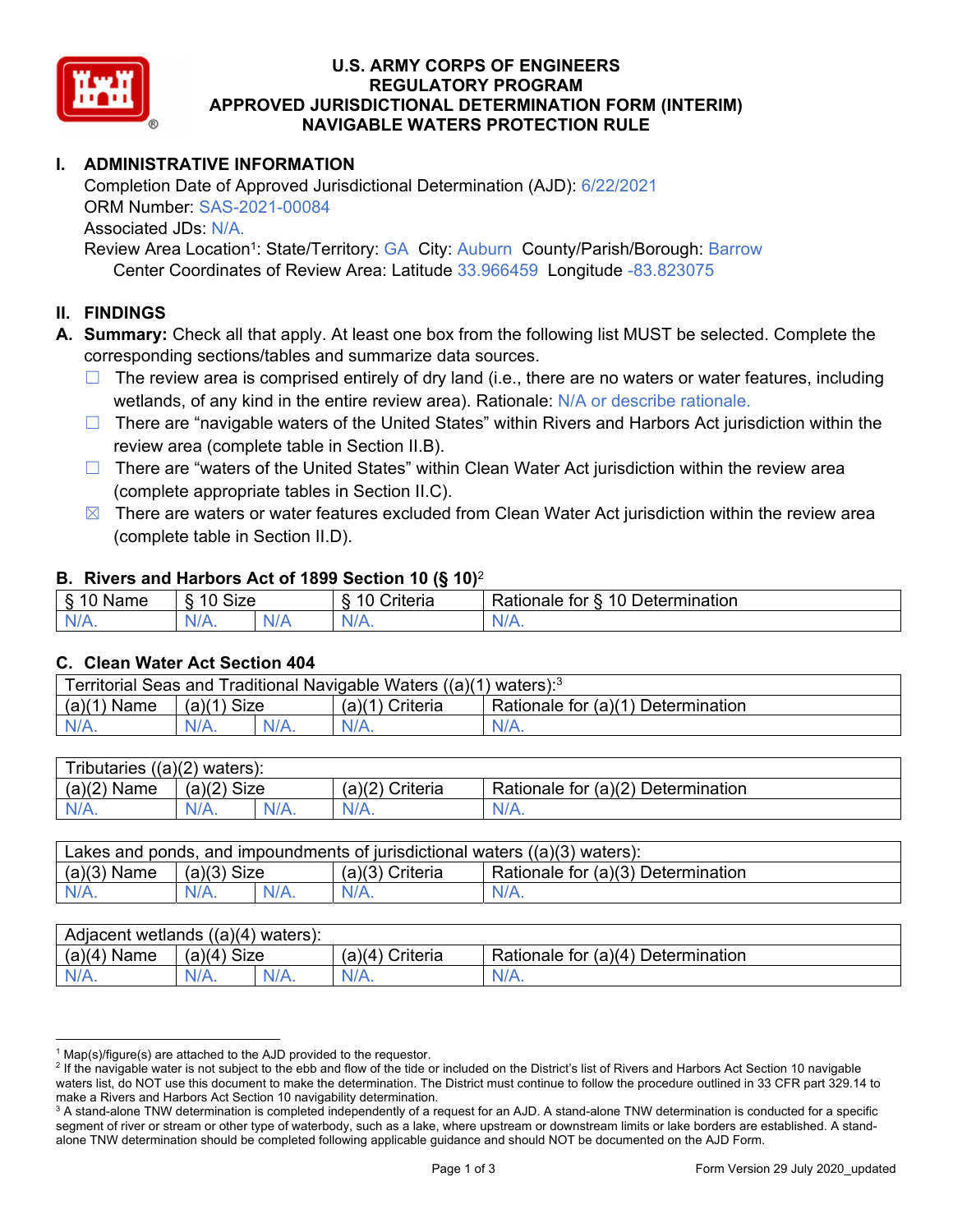

#### **U.S. ARMY CORPS OF ENGINEERS REGULATORY PROGRAM APPROVED JURISDICTIONAL DETERMINATION FORM (INTERIM) NAVIGABLE WATERS PROTECTION RULE**

# **D. Excluded Waters or Features**

| Excluded waters $((b)(1) - (b)(12))$ : <sup>4</sup> |                       |        |                        |                                                  |
|-----------------------------------------------------|-----------------------|--------|------------------------|--------------------------------------------------|
| <b>Exclusion Name</b>                               | <b>Exclusion Size</b> |        | Exclusion <sup>5</sup> | Rationale for Exclusion Determination            |
| E1                                                  | 1,079                 | linear | $(b)(3)$ Ephemeral     | No hydric soils within channel bottom or base of |
|                                                     |                       | feet   | feature, including     | banks. Receives only direct input of stormwater  |
|                                                     |                       |        | an ephemeral           | from adjacent roadways. No evidence of           |
|                                                     |                       |        | stream, swale,         | connection to base flow (groundwater). By        |
|                                                     |                       |        | gully, rill, or pool.  | definition, ephemerals are non-jurisdictional.   |
| E2                                                  | 62                    | linear | (b)(3) Ephemeral       | No hydric soils within channel bottom or base of |
|                                                     |                       | feet   | feature, including     | banks. Receives only direct input of stormwater  |
|                                                     |                       |        | an ephemeral           | from adjacent roadways. No evidence of           |
|                                                     |                       |        | stream, swale,         | connection to base flow (groundwater). By        |
|                                                     |                       |        | gully, rill, or pool.  | definition, ephemerals are non-jurisdictional.   |
| E <sub>3</sub>                                      | 170                   | linear | $(b)(3)$ Ephemeral     | No hydric soils within channel bottom or base of |
|                                                     |                       | feet   | feature, including     | banks. Receives only direct input of stormwater  |
|                                                     |                       |        | an ephemeral           | from adjacent roadways. No evidence of           |
|                                                     |                       |        | stream, swale,         | connection to base flow (groundwater). By        |
|                                                     |                       |        | gully, rill, or pool.  | definition, ephemerals are non-jurisdictional.   |
| E4                                                  | 215                   | linear | $(b)(3)$ Ephemeral     | No hydric soils within channel bottom or base of |
|                                                     |                       | feet   | feature, including     | banks. Receives only direct input of stormwater  |
|                                                     |                       |        | an ephemeral           | from adjacent roadways. No evidence of           |
|                                                     |                       |        | stream, swale,         | connection to base flow (groundwater). By        |
|                                                     |                       |        | gully, rill, or pool.  | definition, ephemerals are non-jurisdictional.   |
| E <sub>5</sub>                                      | 149                   | linear | (b)(3) Ephemeral       | No hydric soils within channel bottom or base of |
|                                                     |                       | feet   | feature, including     | banks. Receives only direct input of stormwater  |
|                                                     |                       |        | an ephemeral           | from adjacent roadways. No evidence of           |
|                                                     |                       |        | stream, swale,         | connection to base flow (groundwater). By        |
|                                                     |                       |        | gully, rill, or pool.  | definition, ephemerals are non-jurisdictional.   |

# **III. SUPPORTING INFORMATION**

- **A. Select/enter all resources** that were used to aid in this determination and attach data/maps to this document and/or references/citations in the administrative record, as appropriate.
	- □ Information submitted by, or on behalf of, the applicant/consultant: Jurisdictional Delineation Report 12/1/2020

This information Select. sufficient for purposes of this AJD.

Rationale: N/A or describe rationale for insufficiency (including partial insufficiency).

- $\Box$  Data sheets prepared by the Corps: Title(s) and/or date(s).
- ☒ Photographs: Aerial and Other: Figure 2 and photographs in Delineation Report
- $\Box$  Corps site visit(s) conducted on: Date(s).
- ☐ Previous Jurisdictional Determinations (AJDs or PJDs): ORM Number(s) and date(s).
- ☒ Antecedent Precipitation Tool: *provide detailed discussion in Section III.B*.
- **⊠** USDA NRCS Soil Survey: See Figure 4
- ☒ USFWS NWI maps: See Figure 5

<sup>4</sup> Some excluded waters, such as (b)(2) and (b)(4), may not be specifically identified on the AJD form unless a requestor specifically asks a Corps district to do so. Corps districts may, in case-by-case instances, choose to identify some or all of these waters within the review area. 5  $5$  Because of the broad nature of the (b)(1) exclusion and in an effort to collect data on specific types of waters that would be covered by the (b)(1)

exclusion, four sub-categories of (b)(1) exclusions were administratively created for the purposes of the AJD Form. These four sub-categories are not new exclusions, but are simply administrative distinctions and remain (b)(1) exclusions as defined by the NWPR.